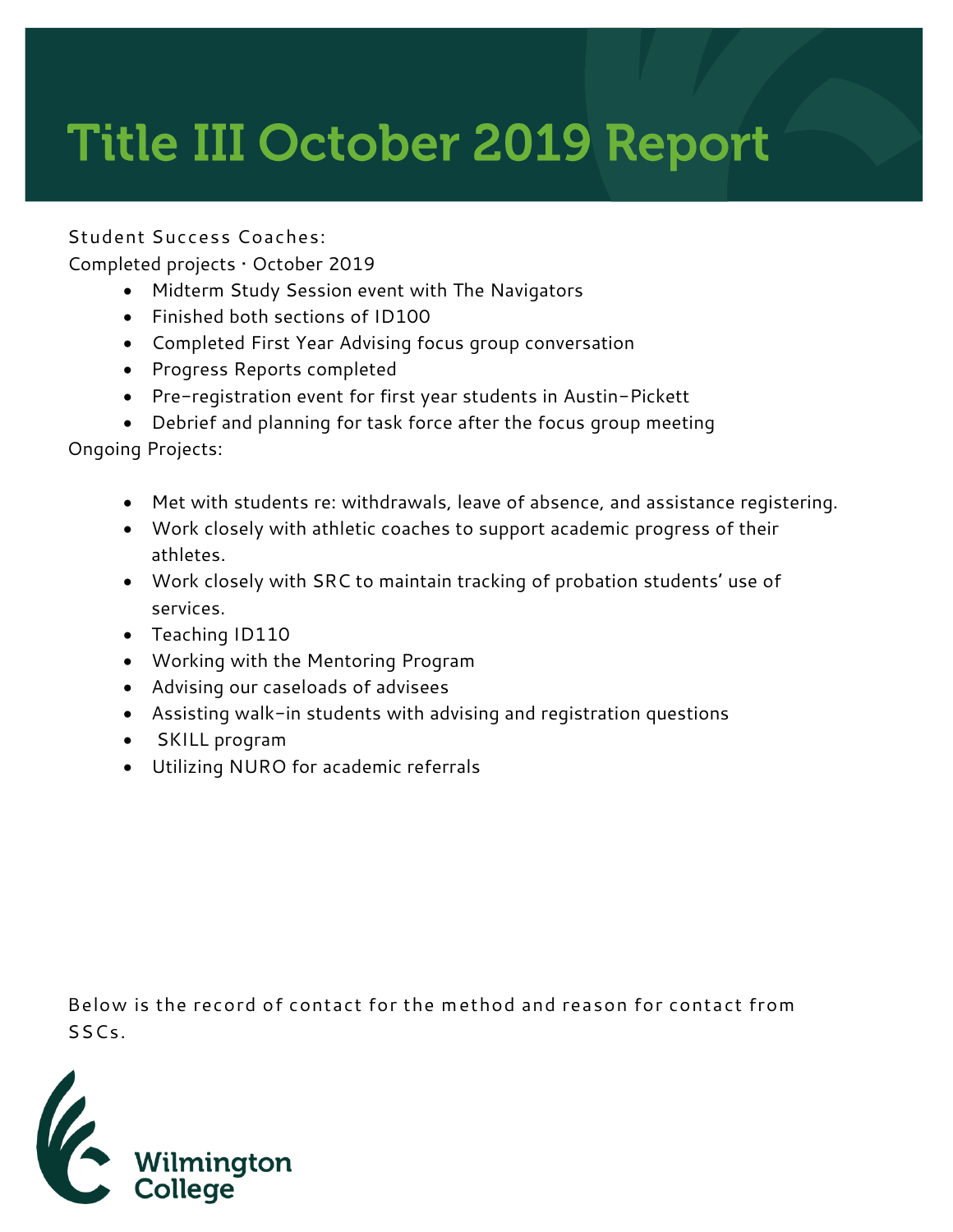| Method of Contact          | #   |
|----------------------------|-----|
| Email                      | 437 |
| In Person                  | 140 |
| <b>Contact with Parent</b> | 1   |
| Phone Call                 | 4   |
| Text Message               | 9   |
| <b>Reason for Contact</b>  |     |
| Academic Advising          | 61  |
| Academic Progress Report   | 246 |
| Academic Referral          | 58  |
| <b>Coaching Session</b>    | 36  |
| Group Presentation         | 94  |
| Mass Outreach              | 99  |
| Other                      | 61  |
| Probation                  | 20  |
| WD/LOA                     | 7   |
| Duplicated                 | 215 |
| Unduplicated               | 424 |
|                            |     |
|                            |     |

Mental Health Counselor Completed Programs -October 2019

- Taco Bout it Meeting (0 Students)
- Presented in FYE Classes (6 students)

## Ongoing Programs

- Facilitation and management of SKILL
- Working with athletic coaches to support academic progress of their athletes
- Campus outreach and education on mental health
- Informal group on campus once a month ("Lets Taco 'Bout it")